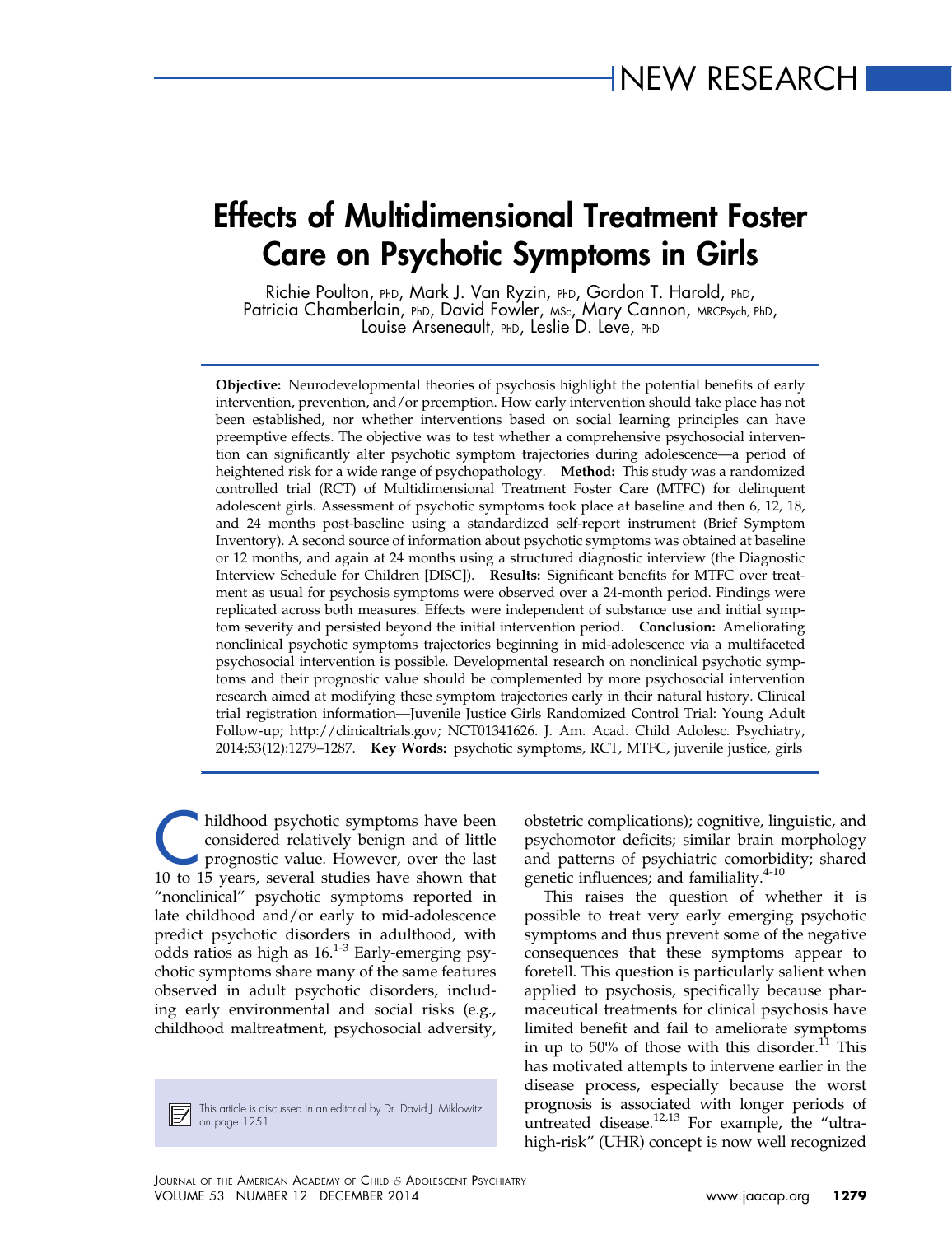in the psychosis field, describing nondiagnosed but unwell patients who are at incipient risk of developing overt psychosis.<sup>11,14</sup> These patients have been shown to benefit from early, staged psychosocial interventions.<sup>[15](#page-7-0)</sup>

Extending the rationale for UHR intervention, we posit that treating earlier, perhaps milder, expressions of psychosis may also reap benefits. A recent systematic review and meta-analysis showed positive effects, highlighting cognitivebehavioral therapy (CBT) augmented by family therapy as the most promising approach.<sup>[16](#page-7-0)</sup> However, the clinical trialsincludedin thismeta-analysis were restricted to patients seeking treatment, suggesting that nontrivial levels of disability were already present—a point in the disease process that is likely to have been preceded by a lengthy prodromal period of between 3 to 6 years.

One small case series demonstrated some benefits of individualized CBT among those with nonclinical psychotic symptoms $^{17}$  $^{17}$  $^{17}$ ; however, we are unaware of any randomized controlled trials (RCTs) of psychosocial interventions aimed at modifying the course of psychotic symptoms in adolescents who were not selected for psychosis symptoms. In the present study, we investigated the possibility that an existing RCT with multiple follow-up assessments postintervention would reduce psychotic symptoms in a sample that was not selected for psychotic symptoms but who had elevated risk histories. The sample comprised delinquent girls with histories of significant abuse and neglect, 2 well-established risk factors for adult psychosis.[18-21](#page-7-0)

#### Multidimensional Treatment Foster Care

Reduction of psychotic symptoms among delinquent youths might occur via methods that effectively treat their behavioral problems, given that these problems tend to co-occur and share some etiological and maintaining factors.<sup>[8,10,22-24](#page-7-0)</sup> MTFC is an efficacious family-based intervention for delinquency that is based on social learning theory.<sup>[25](#page-7-0)</sup> Youths in MTFC are placed in homes with foster parents trained to implement a behavioral reinforcement model. Youths attend public school and receive intensive support and intervention in settings that closely parallel normal life. Parents or other caregivers with whom youths live after treatment are also trained in effective parenting skills. Thus, MTFC aims to permanently change the contexts that support problem behaviors.

MTFC is an effective intervention for delinquency among girls.<sup>26,27</sup> Specifically, girls receiving MTFC compared to those receiving community group care (GC) treatment as usual showed reduced delinquency (as indexed by rates of criminal referrals, days in locked settings, self-reported delinquency) at 24-month follow-up.<sup>26</sup> Furthermore, other beneficial MTFC effects persist beyond the intervention period, including decreased associations with deviant peers,<sup>28</sup> reduced rates of teenage pregnancy, $^{29}$  and reduced depression. $^{30}$ 

MTFC does not directly target psychotic symptoms. Still, such effects are plausible, given some shared etiological features (e.g., abuse and neglect), and similar patterns of sequential comorbidity (i.e., diagnoses of juvenile conduct disorder/oppositional defiant disorder precede a range of adult psychiatric diagnoses, including schizophreniform disorder).<sup>31</sup> This study sought to test whether MTFC would have beneficial effects on adolescent psychotic symptoms. We hypothesized that girls randomly assigned to MTFC, compared to those assigned to a treatment-asusual control condition, would show significantly greater declines in their trajectories of psychotic symptoms across adolescence.

# METHOD

## Study Participants

Girls  $(N = 166)$  participated in an RCT in 1 of 2 consecutively run cohorts ( $n = 81$  and 85 for cohorts 1 and 2, respectively) conducted in the Northwestern United States between 1997 and 2006 to contrast MTFC and GC (i.e., services as usual). Participants had been court-mandated to community-based, out-of-home care due to chronic delinquency. We attempted to enroll all referred girls ages 13 to 17 years who had at least 1 criminal referral in the last 12 months, were placed in out-of-home care within 12 months after referral, and who were not pregnant at the time of recruitment. Girls provided assent, and their legal guardian provided consent to participate. The project coordinator randomly assigned girls to MTFC  $(n = 81)$ or GC ( $n = 85$ ) using a coin toss. Examination of baseline characteristics (criminal referrals; alcohol, marijuana, and other illicit drug use; and demographic information, including ethnicity, age, maltreatment history, single-parent family, income, parent criminality) indicated no significant differences between groups (all  $p > .10$ ), suggesting the general success of the randomization process. After the baseline assessment, girls were placed in their randomized intervention setting. The mean length of stay in the randomized intervention setting was approximately 6 months and did not differ by condition. Clinical and assessment staff members were independent, and the latter were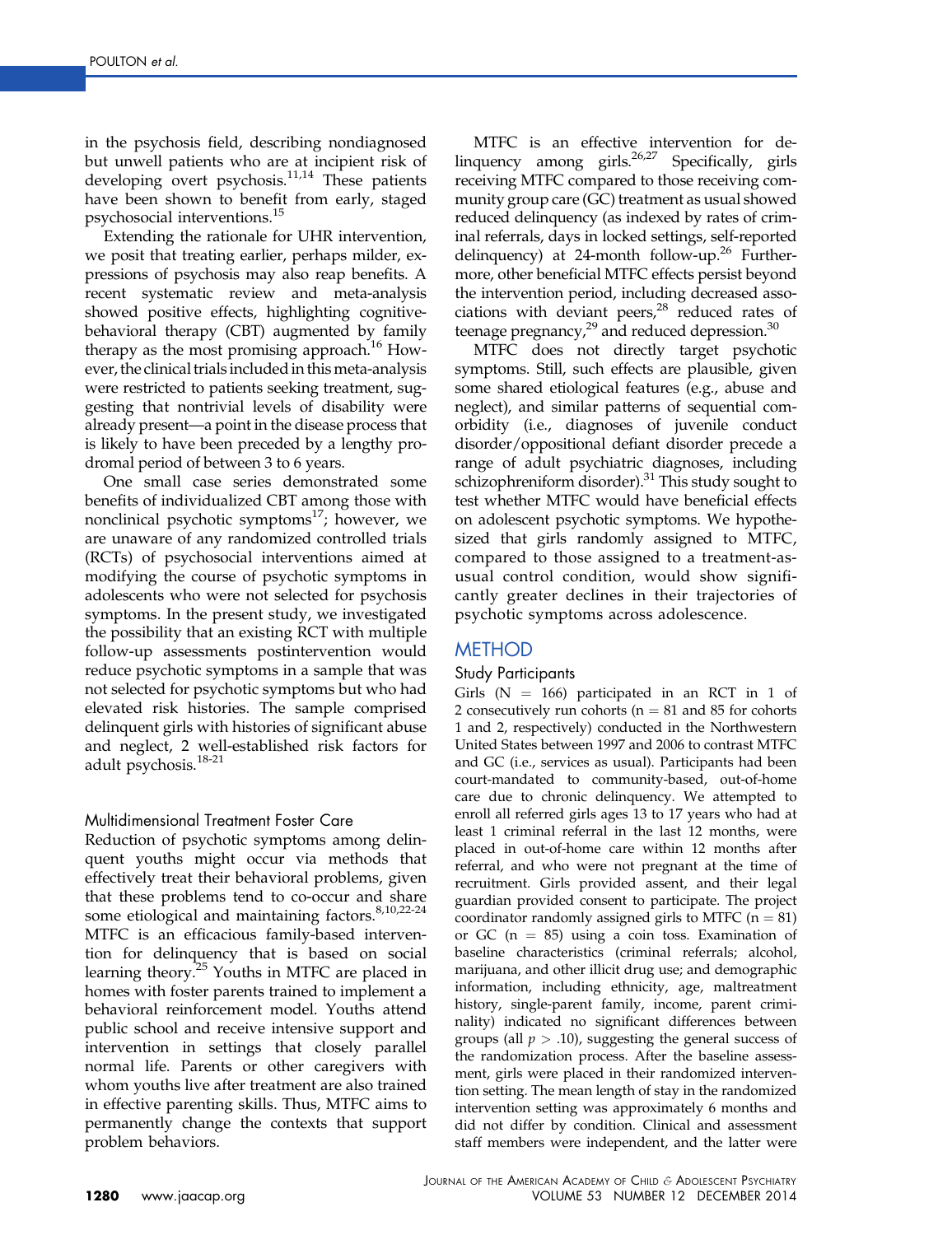blind to intervention assignment at all time points. Assessment staff blinding could have been compromised during the post-baseline intervention period if girls were assessed in a treatment setting, although during this period some girls in the MTFC group spent time in GC and some girls in the GC group spent time in non-MTFC foster care. Intent-to-treat (ITT) analyses included the entire sample, regardless of time in assigned intervention setting.

Participating girls were 13 to 17 years old at baseline (mean  $= 15.30$  years,  $SD = 1.17$  years); the sample selfidentified as follows: 68.1% white, 1.8% African American, 11.4% Hispanic, 0.6% Native American, and 0.6% Asian; 16.9% "multiracial" and 0.6% "other/un-known." Prior 2-year follow-up studies of this sample<sup>[29](#page-7-0)</sup> had to rely on caregiver or caseworker reports of girls' race/ethnicity in many cases. The present percentages were updated with self-reports collected in early adulthood and thus differ slightly from manuscripts that went to press prior to 2013. At baseline, 63% of the girls lived with single-parent families and 54% lived in families earning less than \$10,000 annually.

Girls were assessed regularly for 24–36 months post-baseline as part of the original RCTs. Analyses accommodated individual and cohort differences in assessment timing, as detailed below. Figure 1 depicts the CONSORT participant flow chart for the overall study; although sample sizes differed for some outcomes, our use of ITT and full information maximum likelihood in primary analyses makes use of data on the full sample. The original RCT and follow-up assessments were approved and regularly reviewed by the senior author's institutional review board.

MTFC Condition. Girls in MTFC were placed in one of 22 homes with state-certified foster parents trained to implement a behavioral reinforcement program (e.g., point-and-level system). Experienced program supervisors with small caseloads supervised all clinical staff, coordinated all aspects of each youth's placement, and maintained daily contact with foster parents to provide ongoing consultation, support, and crisis intervention, and to monitor treatment fidelity. Interventions were individualized, but all included daily telephone contact with foster parents; weekly group supervision and support meetings for foster parents; an in-home, daily point-and-level program for girls; individual therapy for each girl; family therapy for the aftercare placement family focusing on parent management strategies; close monitoring of school attendance, performance, and homework completion; case management to coordinate the interventions in the foster family, peer, and school settings; and 24-hour on-call staff support for foster and biological parents. The individual therapy sessions focused on helping girls identify specific stressors, tracking the occurrence of symptoms, normalizing the presence of symptoms (given the trauma history), and role-playing coping responses. In cohort 2, MTFC also included components targeting substance use **FIGURE 1** Consolidated Standards of Reporting Trials (CONSORT) diagram of participant flow in the overall study through study recruitment, randomization to Multidimensional Treatment Foster Care (MTFC) or group care (GC), and follow-up for participants in cohorts 1 and 2.



(e.g., motivational interviewing and incentives for clean urinalyses) and risky sexual behavior (e.g., information on behavior norms, and education and instruction about strategies for being sexually responsible). Otherwise, MTFC components were the same in cohorts 1 and 2.

Group Care Condition. Girls in GC were placed in intensive out-of-home care settings, with care 24 hours per day, 7 days per week. These community-based group care programs represented community treatment as usual for girls being referred to out-of-home care by the juvenile justice system ( $n = 35$  unique GC settings). Programs had 2 to 83 youths in residence (mean  $= 13$ ) and 1 to 85 staff members (Median  $= 9$ ). Program philosophies were primarily behavioral (67%) or multiperspective (33%); 80% of the programs reported delivering weekly therapeutic services. Sites either required on-grounds schooling (41%), sent only some girls to off-grounds schools (38%), or sent all girls to off-grounds school (21%). Kerr et al.<sup>[29](#page-7-0)</sup> provide further details.

#### **Measures**

Psychotic symptoms. We included 2 measures of psychotic symptoms; 1 measure was collected at 5 time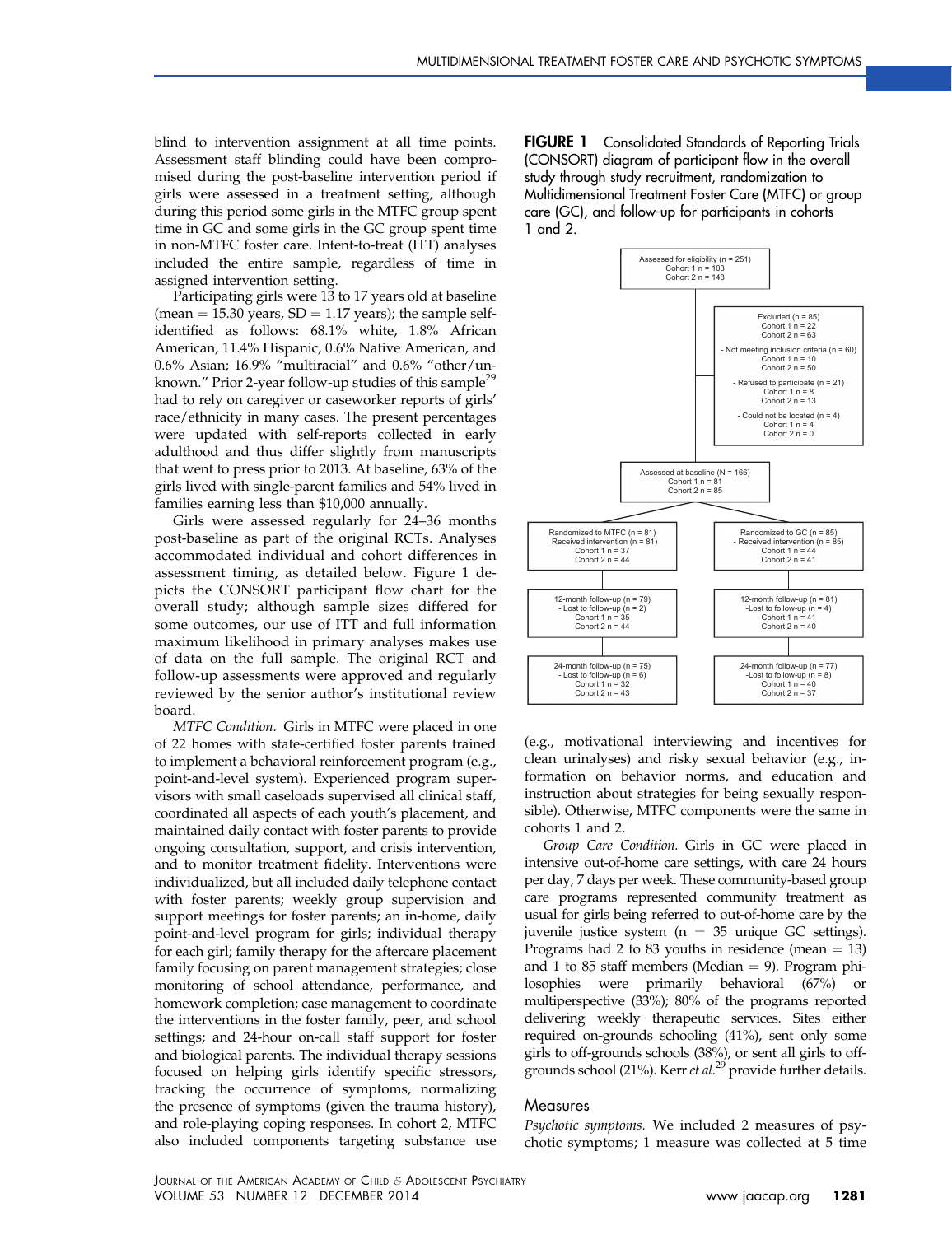points over the first 24 months post-baseline (the Brief Symptom Inventory [BSI]: Psychotic Subscale)<sup>[32](#page-7-0)</sup> and was used in growth modeling analyses, and 1 measure was collected twice over the first 24 months of the study and was examined as an outcome controlling for earlier symptoms (the Diagnostic Interview Schedule for Children-IV [DISC-IV]: psychotic symptoms).<sup>[33](#page-7-0)</sup>

The BSI is the short form of the SCL-90R instrument, both of which have typically been used as objective methods of screening for psychological problems and measuring treatment progress. The psychosis subscale was computed as the mean of 5 items rated on a 5-point Likert-type scale from 1 (not at all) to 5 (very much). The 5 items assessed whether the participant believed, in the past week, that (a) someone else was controlling her thoughts, (b) she was lonely even when with others, (c) she should be punished for her sins, (d) she never felt close to another person, and (e) something was wrong with her mind. Cronbach's  $\alpha$  values were 0.70, 0.68, 0.76, 0.71, and 0.80, respectively, over 5 waves (0–3 months; 6 months; 12 months; 18 months; and 24 months). In our analysis, we used the T score form of this measure. Clinical prevalence rates (T score  $\geq 63$ ) were 18%, 10%, 6%, 4%, and 5% for the 5 waves, respectively.

The DISC-IV is a diagnostic interview that was designed to be administered by clinically untrained interviewers and covers diagnostic criteria from the DSM-IV, the DSM-III-R, and the International Classification of Diseases, 10th Revision (ICD-10). Test–retest k values range from  $0.10$  to  $0.39$ , and validity  $\kappa$  values range from 0.27 to 0.79. The DISC-IV was measured at baseline and 24 months for cohort 1, and 12 and 24 months for cohort 2. In our analysis, we used the count of the 22 psychotic symptoms at each DISC-IV assessment. Sample items include having visions, hearing things that others didn't hear, believing people were plotting against the participant, and believing that others were stealing the participant's thoughts. Of the sample, 43% endorsed at least 1 symptom at the first assessment, and 24% endorsed at least 1 symptom in the second assessment.

Predictor Variables. Intervention group assignment was coded 0 (GC) or 1 (MTFC). We also included several covariates in the models, including baseline marijuana use (rated on a Likert-type scale from 1 [never] to 5 [1 or more times per day]), age at baseline (calculated based on birth date and baseline assessment date), and ethnicity (coded as 1 [white] and 0 [other]).

#### Analysis Plan

The main study hypotheses were evaluated with growth curve modeling with the BSI symptom data using Mplus.<sup>[34](#page-7-0)</sup> Mplus makes use of maximum likelihood analysis, which can provide unbiased estimates in the presence of missing data. Maximum likelihood is considered to be one of the most robust methods for handling missing data and is superior to listwise deletion, which can introduce bias. $35$  In calculating the growth curve parameters for psychotic symptoms, we accounted for individual variations in assessment times (for example, the collection of the second or "6-month" wave ranged from 3 to 10 months after the baseline assessment, even though the target was 6 months). Mplus does not provide standard indices of fit or standardized coefficients for models in which individuals have time-varying assessment points or count-based outcome variables, so none are reported.

We specified the time metric for estimating growth rates by using each girl's person-specific assessment timeline. We initially fitted an unconditional model to evaluate the shape of the curve, then added intervention condition as a predictor of the growth curve slope. This model also controlled for baseline marijuana use, baseline age, and ethnicity. Separate intercept and slope factors were included, which allowed us to assess the intervention effects on slope independent of baseline (intercept) symptoms. In a second set of models, we estimated psychotic symptom counts with the DISC-IV at 24 months while controlling for earlier psychotic symptom count, baseline marijuana use, baseline age, and ethnicity. Because the outcome was count based, we used Poisson regression in the DISC-IV models.

## RESULTS

#### Descriptive Statistics

[Table 1](#page-4-0) provides correlations and descriptive information using approximate assessment waves. There was a degree of missing data, but Little's Missing Completely At Random (MCAR) test<sup>[36](#page-7-0)</sup> was not significant  $(\chi^2[76] = 71.15$ , not significant [NS]), which indicates that the missing data did not introduce bias into the analyses.

#### Unconditional Growth Curve

The unconditional growth curve for psychotic symptoms included a positive intercept  $(51.84, SE =$ 0.76,  $p < .001$ ) and a negative slope (-3.46, SE = .48,  $p < .001$ ). The variance was significant for both intercept (60.99, SE = 12.61,  $p < .001$ ) and slope  $(17.95, SE = 4.81, p < .001)$ . The intercept and slope significantly and negatively covaried (coefficient  $=$  $-19.54$ , SE = 6.86,  $p < .01$ ). The standardized correlation coefficient was calculated to be –0.59.

## MTFC Effects on Trajectories of Psychotic Symptoms (BSI)

Results of the analysis are presented in [Table 2.](#page-5-0) MTFC resulted in a significantly steeper decline in psychotic symptoms when compared to the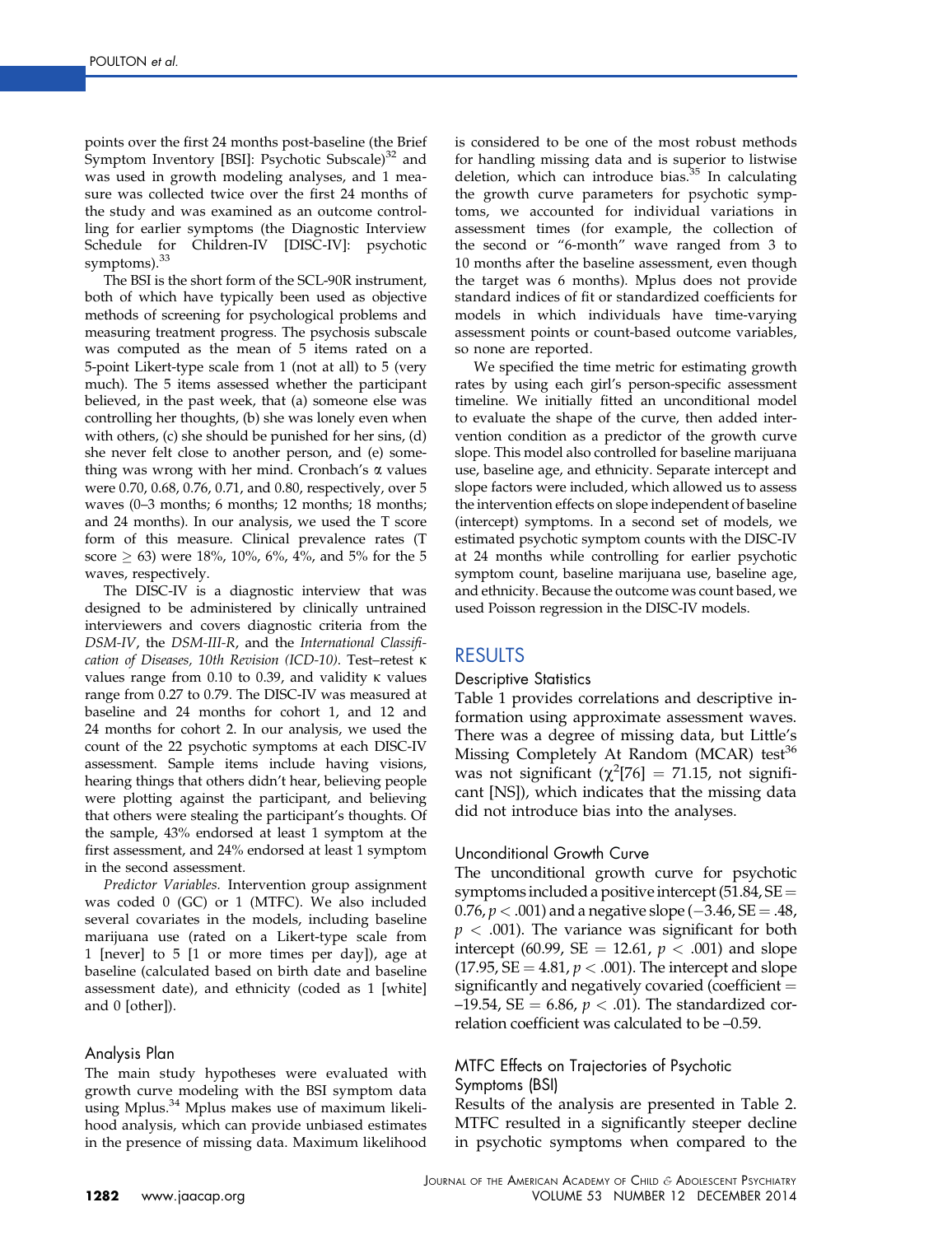<span id="page-4-0"></span>

| <b>TABLE 1</b> Means, Standard Deviations, and Intercorrelations of Study Variables                                                                                                                                                                                                                                                               |         |                                                                                                                                                                                                                                                                                                                                                                                      |                |                                                                                                                                                                                                                                                                                                                      |                |    |                                                                      |                                                   |                                              |                           |                     |
|---------------------------------------------------------------------------------------------------------------------------------------------------------------------------------------------------------------------------------------------------------------------------------------------------------------------------------------------------|---------|--------------------------------------------------------------------------------------------------------------------------------------------------------------------------------------------------------------------------------------------------------------------------------------------------------------------------------------------------------------------------------------|----------------|----------------------------------------------------------------------------------------------------------------------------------------------------------------------------------------------------------------------------------------------------------------------------------------------------------------------|----------------|----|----------------------------------------------------------------------|---------------------------------------------------|----------------------------------------------|---------------------------|---------------------|
| Variable                                                                                                                                                                                                                                                                                                                                          |         |                                                                                                                                                                                                                                                                                                                                                                                      | ო              | 4                                                                                                                                                                                                                                                                                                                    | 5              | ۰  |                                                                      | ∞                                                 | ᇰ                                            | $\overline{\mathsf{P}}$   |                     |
| 1. MTFC condition                                                                                                                                                                                                                                                                                                                                 |         |                                                                                                                                                                                                                                                                                                                                                                                      |                |                                                                                                                                                                                                                                                                                                                      |                |    |                                                                      |                                                   |                                              |                           |                     |
| 2. Baseline marijuana use                                                                                                                                                                                                                                                                                                                         | 0.08    |                                                                                                                                                                                                                                                                                                                                                                                      |                |                                                                                                                                                                                                                                                                                                                      |                |    |                                                                      |                                                   |                                              |                           |                     |
| 3. Baseline age                                                                                                                                                                                                                                                                                                                                   | 0.01    |                                                                                                                                                                                                                                                                                                                                                                                      |                |                                                                                                                                                                                                                                                                                                                      |                |    |                                                                      |                                                   |                                              |                           |                     |
| 4. Ethnicity                                                                                                                                                                                                                                                                                                                                      | 0.07    |                                                                                                                                                                                                                                                                                                                                                                                      |                |                                                                                                                                                                                                                                                                                                                      |                |    |                                                                      |                                                   |                                              |                           |                     |
| 5. BSI Psychotic symptoms (0-3 mo)                                                                                                                                                                                                                                                                                                                | $0.19*$ | $8\overline{0}$ $\overline{0}$ $\overline{0}$ $\overline{0}$ $\overline{0}$ $\overline{0}$ $\overline{0}$ $\overline{0}$ $\overline{0}$ $\overline{0}$ $\overline{0}$ $\overline{0}$ $\overline{0}$ $\overline{0}$ $\overline{0}$ $\overline{0}$ $\overline{0}$ $\overline{0}$ $\overline{0}$ $\overline{0}$ $\overline{0}$ $\overline{0}$ $\overline{0}$ $\overline{0}$ $\overline$ |                |                                                                                                                                                                                                                                                                                                                      |                |    |                                                                      |                                                   |                                              |                           |                     |
| 6. BSI Psychotic symptoms (6 mo)                                                                                                                                                                                                                                                                                                                  | 0.04    |                                                                                                                                                                                                                                                                                                                                                                                      |                |                                                                                                                                                                                                                                                                                                                      |                |    |                                                                      |                                                   |                                              |                           |                     |
| 7. BSI Psychotic symptoms (12 mo)                                                                                                                                                                                                                                                                                                                 | $-0.03$ |                                                                                                                                                                                                                                                                                                                                                                                      |                |                                                                                                                                                                                                                                                                                                                      |                |    |                                                                      |                                                   |                                              |                           |                     |
| 8. BSI Psychotic symptoms (18 mo)                                                                                                                                                                                                                                                                                                                 | 0.05    |                                                                                                                                                                                                                                                                                                                                                                                      |                |                                                                                                                                                                                                                                                                                                                      |                |    |                                                                      |                                                   |                                              |                           |                     |
| 9. BSI Psychotic symptoms (24 mo)                                                                                                                                                                                                                                                                                                                 | $-0.08$ |                                                                                                                                                                                                                                                                                                                                                                                      |                |                                                                                                                                                                                                                                                                                                                      |                |    |                                                                      |                                                   |                                              |                           |                     |
| 10. DISC Psychotic symptoms (0-12 mo)                                                                                                                                                                                                                                                                                                             | $-0.15$ |                                                                                                                                                                                                                                                                                                                                                                                      |                |                                                                                                                                                                                                                                                                                                                      |                |    |                                                                      |                                                   |                                              |                           |                     |
| 11. DISC Psychotic symptoms (24 mo)                                                                                                                                                                                                                                                                                                               | $-0.12$ | $0.02$<br>2.97                                                                                                                                                                                                                                                                                                                                                                       |                | $\begin{array}{cccccccccc} 1 & 2 & 3 & 3 & 3 & 3 & 3 & 3 & 3 & 3 & 3 & 4 & 3 & 4 & 3 & 4 & 3 & 4 & 3 & 4 & 3 & 4 & 3 & 4 & 3 & 4 & 3 & 4 & 3 & 4 & 3 & 4 & 3 & 4 & 3 & 4 & 3 & 4 & 3 & 4 & 3 & 4 & 3 & 4 & 3 & 4 & 3 & 4 & 3 & 4 & 3 & 4 & 3 & 4 & 3 & 4 & 3 & 4 & 3 & 4 & 3 & 4 & 3 & 4 & 3 & 4 & 3 & 4 & 3 & 4 & $ |                |    | $0.50***$<br>$0.35***$<br>$0.25***$<br>$0.28***$<br>$0.19$<br>$0.19$ | $0.56***$<br>0.31 ***<br>0.27 **<br>46.29<br>9.34 | $0.18^*$<br>$0.24^{**}$<br>$45.21$<br>$9.81$ | $0.37***$<br>0.00<br>3.00 |                     |
| Mean (Med)                                                                                                                                                                                                                                                                                                                                        | 0.49    |                                                                                                                                                                                                                                                                                                                                                                                      | 15.30          |                                                                                                                                                                                                                                                                                                                      |                |    |                                                                      |                                                   |                                              |                           | $\frac{0.00}{0.00}$ |
| SD (Range)                                                                                                                                                                                                                                                                                                                                        | 0.50    | $\frac{36}{2}$                                                                                                                                                                                                                                                                                                                                                                       |                |                                                                                                                                                                                                                                                                                                                      |                |    |                                                                      |                                                   |                                              |                           |                     |
|                                                                                                                                                                                                                                                                                                                                                   | 166     | $\frac{8}{3}$                                                                                                                                                                                                                                                                                                                                                                        | $\frac{8}{10}$ | 89                                                                                                                                                                                                                                                                                                                   | $\overline{6}$ | 58 |                                                                      | SS                                                | 32                                           | 58                        | က္က                 |
| Nate: The Diagnostic Interview Schedule for Childten [DISC] measure was count based, so we report Spearman correlation instead of Pearson correlation, median instead of mean, and range instead of sandard deviation<br>BSI = Brief Symptom Inventory; MTFC = Multidimensional Treatment Foster Care.<br>$p > 0.05$ , $p > 0.01$ , $p > 0.001$ . |         |                                                                                                                                                                                                                                                                                                                                                                                      |                |                                                                                                                                                                                                                                                                                                                      |                |    |                                                                      |                                                   |                                              |                           |                     |
|                                                                                                                                                                                                                                                                                                                                                   |         |                                                                                                                                                                                                                                                                                                                                                                                      |                |                                                                                                                                                                                                                                                                                                                      |                |    |                                                                      |                                                   |                                              |                           |                     |

GC condition. The raw coefficient for MTFC (–2.05) suggested that T scores on the BSI were reduced by more than 2 points per year for the MTFC condition as compared to the GC condition. Age, ethnicity, and marijuana use were not significant predictors. The curves for the 2 groups are presented in [Figure 2.](#page-6-0)

#### MTFC Effects on Psychotic Symptoms (DISC-IV)

Results of the analysis are presented in [Table 2.](#page-5-0) MTFC resulted in a significantly lower psychotic symptom count at 24 months when compared to the GC condition. The exponentiated regression coefficient suggested that girls in the MTFC group reported roughly half the number of symptoms at 24 months as compared to girls in the GC group, controlling for prior symptom counts (also a significant predictor). Age, ethnicity, and baseline marijuana use were not significant predictors.

### **DISCUSSION**

To our knowledge, this is the first report describing positive effects of an RCT on psychotic symptom trajectories among adolescents who were not selected for the presence of psychotic symptoms or via a psychosis high-risk approach. We observed significant benefits for MTFC over treatment as usual for psychosis symptoms that were independent of marijuana use and baseline severity and persisted beyond the intervention period. This follows the publication of a small  $(n = 4)$  "proof of principle" case series among children 9 to 14 years old that demonstrated the efficacy of CBT for changing cognitive appraisals of psychotic-like experiences.<sup>[17](#page-7-0)</sup> Together, these findings raise hope that prevention and/or preemption of psychosis trajectories might be possible.<sup>[37](#page-7-0)</sup>

MTFC was designed to address conduct problems and is effective in this regard.<sup>[26,27](#page-7-0)</sup> It comprises a comprehensive, multifaceted intervention program addressing a variety of environmental risks (e.g., the home environment) and teaches a range of coping skills, with plentiful opportunity for real-world application. The present findings are not only consistent with, but also extend, a growing literature showing that CBT is an effective intervention for those with first-episode psychotic disorder or those deemed to be at ultra-high risk, $38,39$  as well as with a recent review suggesting that CBT augmented by family therapy appeared to be

 $.001$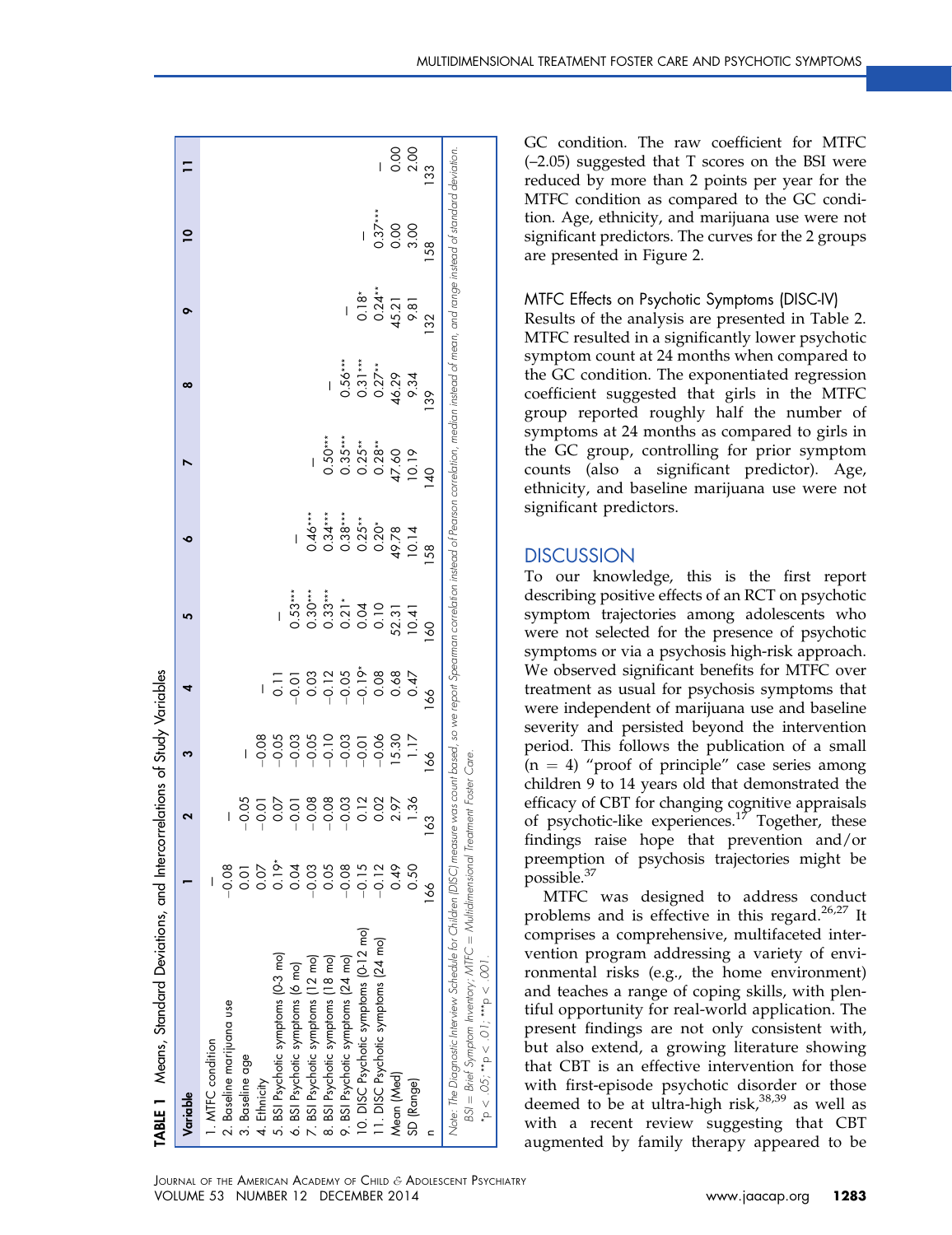|                                                                                                                                                 | Growth Curve (BSI) |        | <b>Poisson Regression (DISC)</b> |        |                      |  |  |
|-------------------------------------------------------------------------------------------------------------------------------------------------|--------------------|--------|----------------------------------|--------|----------------------|--|--|
|                                                                                                                                                 | <b>Coefficient</b> | (SE)   | Coefficient                      | (SE)   | <b>A</b> Coefficient |  |  |
| <b>MTFC</b>                                                                                                                                     | $-2.05*$           | (0.93) | $-0.65**$                        | (0.22) | 0.52                 |  |  |
| Baseline marijuana use                                                                                                                          | $-.42$             | (0.37) | $-0.42$                          | (0.37) | <b>NS</b>            |  |  |
| Baseline age                                                                                                                                    | 0.19               | (0.45) | 0.14                             | (0.10) | <b>NS</b>            |  |  |
| Ethnicity                                                                                                                                       | $-1.95$            | (1.08) | 0.30                             | (0.23) | NS.                  |  |  |
| Prior symptoms                                                                                                                                  |                    |        | $0.19***$                        | (0.03) | 1.21                 |  |  |
| Note: BSI = Brief Symptom Inventory; DISC = Diagnostic Interview Schedule for Children; MTFC = Multidimensional Treatment Foster Care; NS = not |                    |        |                                  |        |                      |  |  |

<span id="page-5-0"></span>

|  | TABLE 2 Unstandardized Model Coefficients for the Growth Curve and Poisson Regression Models |  |  |  |  |  |
|--|----------------------------------------------------------------------------------------------|--|--|--|--|--|
|--|----------------------------------------------------------------------------------------------|--|--|--|--|--|

Note: BSI  $=$  Brief Symptom Inventory; DISC  $=$  Diagnostic Interview Schedule for Children; MTFC  $=$  Multidimensional Treatment Foster Care; NS  $=$  not significant;  $SE = standard error$ .

 $*$ p < .05;  $*$  $*$ p < .01;  $*$  $*$  $*$ p < .001

the most promising approach for such at-risk patients.<sup>[16](#page-7-0)</sup> The findings also confirm existence of the buffering effect of a positive family environment (indexed as higher levels of caregiver emotional involvement, positive remarks, and warmth), which predicted improvement in psychotic symptoms and social functioning among mainly adolescent patients.<sup>[40](#page-7-0)</sup> The present data suggest that, to the extent that MTFC addresses key precipitants and/or maintaining factors for psychotic symptoms, $41$  improvement can also be expected among those individuals not specifically seeking treatment for psychotic symptoms, but who may have a broad range of risk factors, including maltreatment.

The positive impact on psychotic symptom trajectories seen in the MTFC condition is likely due to both direct and indirect mechanisms.<sup>42</sup> That is, beyond the direct effects on psychotic symptoms via, for example, reduced aversive expressed emotion in the home environment,  $43,44$ indirect effects may have operated via reduction in both delinquent and depressive symptoms.[26,27,30](#page-7-0) This is because both of these disorders index reactivity to stress to some degree, and such reactivity can often lead to further stressors<sup>[45](#page-8-0)</sup> and/or unhelpful cognitive distortions.[46](#page-8-0) Thus, amelioration of these symptoms may have reduced the cumulative stress burden experienced by these young women, which in turn might explain their more marked decrease in psychotic symptoms over the 24-month period. This would also be consistent with the posited affective pathway to psychosis—one that underlines the potential importance of stressful family processes. $46,47$  It also aligns with more recent data demonstrating a dynamic process of symptom reduction among adolescents reporting psychotic symptoms via cessation of trauma.<sup>[23](#page-7-0)</sup>

Before considering the implications of these findings, we acknowledge the potential limitations of our study. Our sample was all-female; thus it is unknown whether the present findings would also apply to males in similar circumstances. Although it is known the men have early onset of psychotic disorder and slightly higher rates of schizophrenia during adulthood, our focus on adolescent girls may actually have been an advantage, given recent data indicating higher base rates for psychotic symptoms reported by females at this age, $48$  as well as the overrepresentation of females in the highest risk trajectories for psychotic symptoms during adolescence.<sup>[49](#page-8-0)</sup> However, it is important to note that the majority of girls in this study showed subclinical levels of psychotic symptoms, even before treatment. A second limitation is that our psychotic symptom measures focused largely on positive symptoms, whereas negative symptoms and cognitive symptoms tend to be associated with worse long-term outcomes[.50,51](#page-8-0) Future studies should aim to measure all symptom types. However, these limitations should be viewed in the context of some notable strengths, including the multiple, repeated measures of psychotic symptoms obtained via 2 methods (BSI, DISC-IV), the application of a high-quality MTFC intervention combined with a robust treatment-as-usual control group, and a comparatively high retention rate among this challenging adolescent group.

Mindful of these caveats, we believe that our findings have implications for theory, research, clinical practice, and policy. With regard to theory and research, the neurodevelopmental theory of schizophrenia[50,52,53](#page-8-0) highlights the potential for, and value of, prevention efforts, and even the possibility of preemption.<sup>[37](#page-7-0)</sup> Until now, intervention work in this area has focused almost exclusively on preventing the transition into frank psychosis among those deemed to be at high or ultra-high risk.<sup>[11](#page-7-0)</sup> However, current interest in the predictive value of early psychotic experiences has begun to focus on the issue of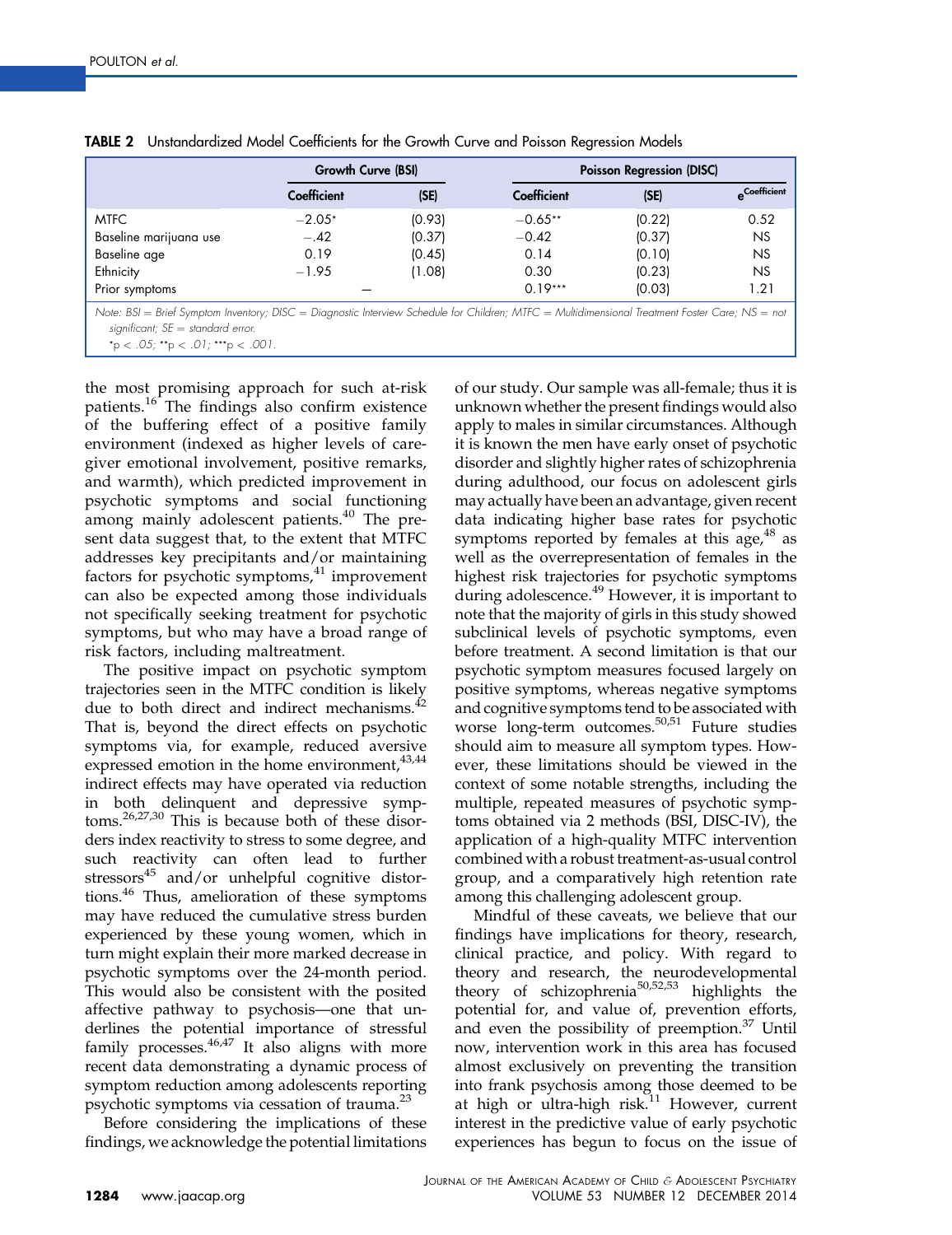<span id="page-6-0"></span>FIGURE 2 Psychotic symptoms (Brief Symptom Inventory [BSI]) by group according to the growth curve analysis [\(Table 2](#page-5-0)). Note: The graph assumes individuals with average (group mean) assessment intervals. GC  $=$ Group Care;  $MTC = Multidimensional Treatment$ Foster Care.



specificity, with recent data indicating that psychotic symptoms may actually predict a wide range of psychopathology (i.e., not just psychosis), multiple co-occurring diagnoses, poorer social functioning in adulthood, and a massively increased risk for suicide attempts.[6,23,54,55](#page-7-0) For example, Fisher et  $al.^{55}$  $al.^{55}$  $al.^{55}$  reported, from a prospective longitudinal study, that more than 90% of participants defined as having "strong" psychotic symptoms at age 11 years recorded at least 1 adult psychiatric diagnosis by age 38 years. Kelleher  $et$   $al.^{23}$  $al.^{23}$  $al.^{23}$  found that adolescents with psychopathology who reported psychotic symptoms had nearly 70-fold increased odds of acute suicide attempt. As a result of these and other studies, interest in early psychotic experiences and their long-term sequelae has increasingly focused on the value of early psychotic symptoms as a harbinger of future poor psychiatric health generally, $55-57$  and on understanding homotypic (dis)continuities, as exemplified in the psychosis-proneness-persistence-impairment model of psychotic disorder.<sup>[58](#page-8-0)</sup> Our findings point to the value of complementing this important developmental research with greater investment in interventional prevention and preemption research.

With regard to clinical practice, treatments based on social learning principles have been found to work for psychosis, $38$  albeit with effect sizes varying with the rigor of the study. In contrast, the mainstay pharmacological treatments tend to have their greatest impact on

positive symptoms, albeit with limited benefit for approximately half of these patients, and they are not effective in modifying negative psychotic symptoms such as apathy or anhedonia, nor do they improve cognitive symptoms (e.g., shortterm memory problems, poor cognitive control), which together predict much of the later disability and poor social functioning seen in psychosis. Critically, psychosocial treatments can and do ameliorate these deficits.<sup>[59](#page-8-0)</sup>

Implications for service-delivery policy are a hot topic of discussion and debate.<sup>[60](#page-8-0)</sup> Clearly, comprehensive psychosocial interventions delivered very early in the putative disease process could work to mitigate negative psychosis symptom trajectories, and potentially to prevent a lot of suffering for individuals and reduce considerable overall societal burden. Our results resonate with other calls for removal of multiple barriers to the routine application of psychosocial treatments for those individuals with psychosis, $61$  and the current data argue for going 1 step further to consider the potential benefits of comprehensive psychosocial approaches for very early-stage prevention and/or preemption. &

Dr. Poulton is with the Dunedin Multidisciplinary Health and Development Research Unit, Dunedin School of Medicine, University of Otago, New Zealand. Drs. Van Ryzin and Chamberlain are with the Oregon Social Learning Center, Eugene, OR. Dr. Harold is with the School of Psychology, University of Sussex, UK; Institute of Genetic Neurobiological and Social Foundations of Child Development, Tomsk State University, Tomsk, Russia; and the MRC Centre for Neuropsychiatric Genetics and Genomics, Cardiff University, Cardiff, Wales. Mr. Fowler is with the School of Psychology, University of Sussex, Brighton, UK. Dr. Cannon is with Royal College of Surgeons in Dublin and Beaumont Hospital, Dublin. Dr. Arseneault is with the Institute of Psychiatry, King's College London. Dr. Leve is with the University of Oregon and the Oregon Social Learning Center.

This research received support from the Oregon Youth Authority and by the following grants: RO1 DA015208, RO1 DA024672, and P50 DA035763 (National Institute on Drug Abuse [NIDA]) and R01 MH054257 (National Institute of Mental Health [NIMH]).

Dr. Van Ryzin served as the statistical expert for this research.

The authors thank Courtenay Padgett, BA, of Oregon Social Learning Center, for project management; the team of interviewers and data management staff; and the study participants.

Disclosure: Dr. Chamberlain is a partner in TFC Consultants Inc., which disseminates Multidimensional Treatment Foster Care. Drs. Poulton, Van Ryzin, Harold, Cannon, Arseneault, and Leve and Mr. Fowler report no biomedical financial interests or potential conflicts of interest.

Correspondence to Leslie D. Leve, PhD, University of Oregon, 6217 University of Oregon, Eugene, OR 97403; e-mail: [leve@uoregon.edu](mailto:leve@uoregon.edu)

0890-8567/\$36.00/@2014 American Academy of Child and Adolescent Psychiatry

<http://dx.doi.org/10.1016/j.jaac.2014.08.014>

Accepted September 11, 2014.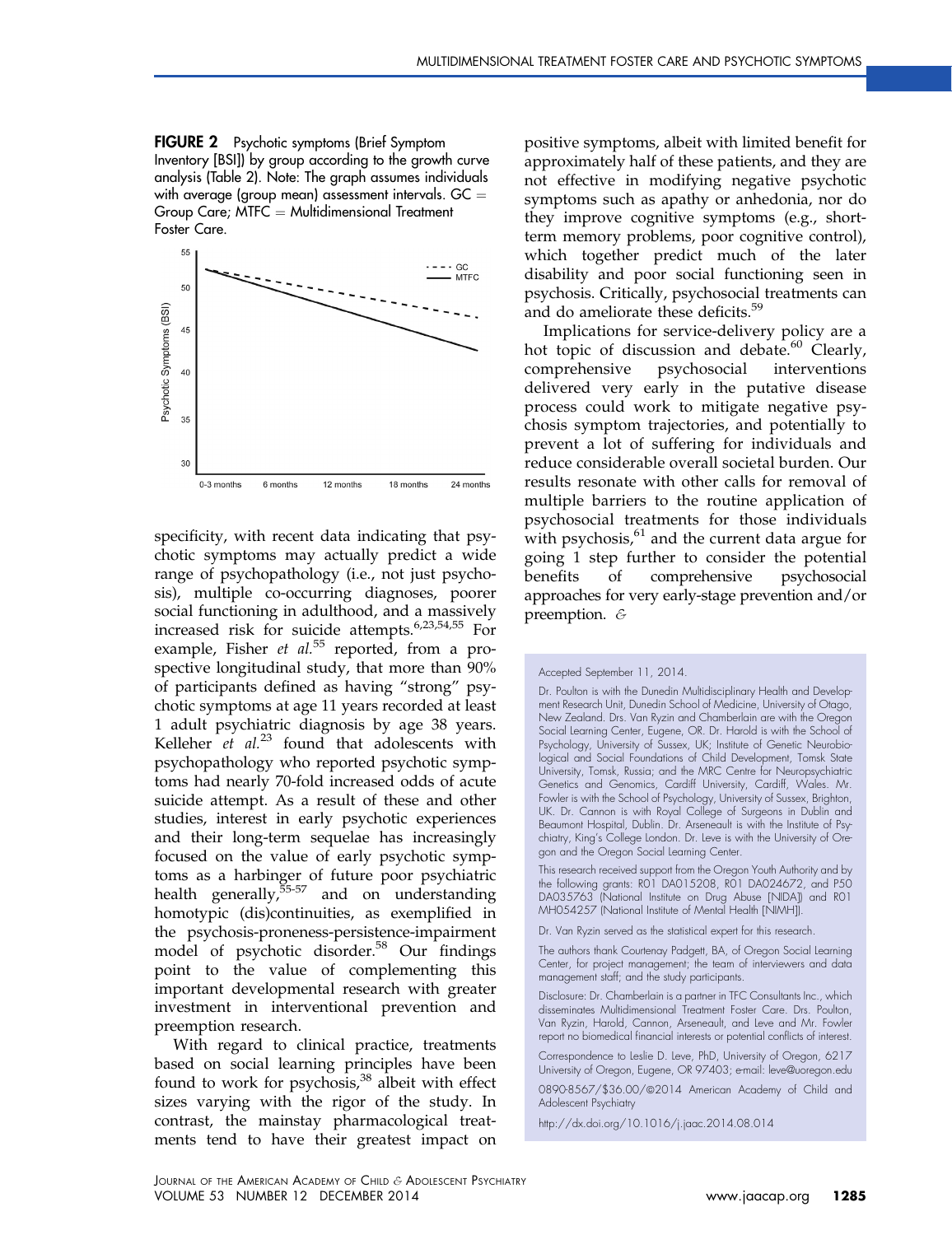#### <span id="page-7-0"></span>REFERENCES

- 1. Poulton R, Caspi A, Moffitt TE, Cannon M, Murray RM, Harrington HL. Children's self-reported psychotic symptoms and adult schizophreniform disorder: a 15-year longitudinal study. Arch Gen Psychiatry. 2000;57:1053-1058.
- 2. Welham J, Scott J, Williams G, et al. Emotional and behavioural antecedents of young adults who screen positive for non-affective psychosis: a 21-year birth cohort study. Psychol Med. 2009;39: 625-634.
- 3. Kaymaz N, Drukker M, Lieb R, et al. Do subthreshold psychotic experiences predict clinical outcomes in unselected non-helpseeking population-based samples? A systematic review and meta-analysis, enriched with new results. Psychol Med. 2012;42: 2239-2253.
- 4. Cannon M, Caspi A, Moffitt TE, et al. Evidence for earlychildhood, pan-developmental impairment specific to schizophreniform disorder—results from a longitudinal birth cohort. Arch Gen Psychiatry. 2002;59:449-456.
- 5. Kelleher I, Cannon M. Psychotic-like experiences in the general population: characterizing a high-risk group for psychosis. Psychol Med. 2011;41:1-6.
- 6. Kelleher I, Keeley H, Corcoran P, et al. Clinicopathological significance of psychotic experiences in non-psychotic young people: evidence from four population-based studies. Br J Psychiatry. 2012;201:26-32.
- 7. Laurens KR, West SA, Murray RM, Hodgins S. Psychotic-like experiences and other antecedents of schizophrenia in children aged 9-12 years: a comparison of ethnic and migrant groups in the United Kingdom. Psychol Med. 2008;38:1103-1111.
- 8. Polanczyk G, Moffitt TE, Arseneault L, et al. Etiological and clinical features of childhood psychotic symptoms results from a birth cohort. Arch Gen Psychiatry. 2010;67:328-338.
- 9. Arseneault L, Cannon M, Fisher HL, Polanczyk G, Moffitt TE, Caspi A. Childhood trauma and children's emerging psychotic symptoms: a genetically sensitive longitudinal cohort study. Am J Psychiatry. 2011;168:65-72.
- 10. Mackie CJ, Castellanos-Ryan N, Conrod PJ. Developmental trajectories of psychotic-like experiences across adolescence: impact of victimization and substance use. Psychol Med. 2011; 41:47-58.
- 11. Yung AR, Nelson B. The ultra-high risk concept—a review. Can J Psychiatry. 2013;58:5-12.
- 12. Harris MG, Henry LP, Harrigan SM, et al. The relationship between duration of untreated psychosis and outcome: an eight-year prospective study. Schizophr Res. 2005;79:85-93.
- 13. Schimmelmann BG, Huber CG, Lambert M, Cotton S, McGorry PD, Conus P. Impact of duration of untreated psychosis on pre-treatment, baseline, and outcome characteristics in an epidemiological first-episode psychosis cohort. J Psychiatr Res. 2008;42:982-990.
- 14. McGorry PD, Killackey E, Yung A. Early intervention in psychosis: concepts, evidence and future directions. World Psychiatry. 2008;7:148-156.
- 15. McGorry P, van Os J. Redeeming diagnosis in psychiatry: timing versus specificity. Lancet. 2013;381:343-345.
- 16. Stafford MR, Jackson H, Mayo-Wilson E, Morrison AP, Kendall T. Early interventions to prevent psychosis: systematic review and meta-analysis. Br Med J. 2013;346:f185; [http://dx.doi.org/](http://dx.doi.org/110.1136/bmj.f1185) [110.1136/bmj.f1185.](http://dx.doi.org/110.1136/bmj.f1185)
- 17. Maddox L, Jolley S, Laurens KR, et al. Cognitive behavioural therapy for unusual experiences in children: a case series. Behav Cogn Psychother. 2013;41:344-358.
- 18. Varese F, Smeets F, Drukker M, et al. Childhood adversities increase the risk of psychosis: a meta-analysis of patient-control, prospective- and cross-sectional cohort studies. Schizophr Bull. 2012;38:661-671.
- 19. Kelleher I, Harley M, Lynch F, Arseneault L, Fitzpatrick C, Cannon M. Associations between childhood trauma, bullying and psychotic symptoms among a school-based adolescent sample. Br J Psychiatry. 2008;193:378-382.
- 20. Lataster T, van Os J, Drukker M, et al. Childhood victimisation and developmental expression of non-clinical delusional ideation and hallucinatory experiences—victimisation and non-clinical psychotic experiences. Soc Psychiatry Psychiatr Epidemiol. 2006;41: 423-428.
- 21. Fisher HL, Jones PB, Fearon P, et al. The varying impact of type, timing and frequency of exposure to childhood adversity on its association with adult psychotic disorder. Psychol Med. 2010;40: 1967-1978.
- 22. Fisher HL, Schreier A, Zammit S, et al. Pathways between childhood victimization and psychosis-like symptoms in the ALSPAC birth cohort. Schizophr Bull. 2013;39:1045-1055.
- 23. Kelleher I, Corcoran P, Keeley H, et al. Psychotic symptoms and population risk for suicide attempt: a prospective cohort study. JAMA Psychiatry. 2013;70:940-948.
- 24. Breetvelt EJ, Boks MPM, Numans ME, et al. Schizophrenia risk factors constitute general risk factors for psychiatric symptoms in the population. Schizophr Res. 2010;120:184-190.
- 25. Chamberlain P. The Oregon Multidimensional Treatment Foster Care model: features, outcomes, and progress in dissemination. Cogn Behav Practice. 2003;10:303-312.
- 26. Chamberlain P, Leve LD, DeGarmo DS. Multidimensional Treatment Foster Care for girls in the juvenile justice system: 2-year follow-up of a randomized clinical trial. J Consult Clin Psychol. 2007;75:187-193.
- 27. Leve LD, Chamberlain P, Reid JB. Intervention outcomes for girls referred from juvenile justice: effects on delinquency. J Consult Clin Psychol. 2005;73:1181-1184.
- 28. Leve LD, Chamberlain P. Association with delinquent peers: intervention effects for youth in the juvenile justice system. J Abnorm Child Psychol. 2005;33:339-347.
- 29. Kerr DCR, Leve LD, Chamberlain P. Pregnancy rates among juvenile justice girls in two RCTs of Multidimensional Treatment Foster Care. J Consult Clin Psychol. 2009;77:588-593.
- 30. Harold GT, Kerr DCR, Van Ryzin M, DeGarmo DS, Rhoades KA, Leve LD. Depressive symptom trajectories among girls in the juvenile justice system: 24-month outcomes of an RCT of Multidimensional Treatment Foster Care. Prev Sci. 2013;14:437-446.
- 31. Kim-Cohen J, Caspi A, Moffitt T, Harrington H, Milne B, Poulton R. Prior juvenile diagnoses in adults with mental disorder: developmental follow-back of a prospective-longitudinal cohort. Arch Gen Psychiatry. 2003;60:709-719.
- 32. Derogatis LR, Melisaratos N. The Brief Symptom Inventory—an introductory report. Psychol Med. 1983;13:595-605.
- 33. Shaffer D, Fisher P, Lucas CP, Dulcan MK, Schwab-Stone ME. NIMH Diagnostic Interview Schedule for Children Version IV (NIMH DISC-IV): description, differences from previous versions, and reliability of some common diagnoses. J Am Acad Child Adolesc Psychiatry. 2000;39:28-38.
- 34. Muthén LK, Muthén BO. Mplus User's Guide 4th ed. Los Angeles, CA: Muthén and Muthén; 2006.
- 35. Enders CK. Applied Missing Data Analysis. New York: Guilford Press; 2012.
- 36. Little RJA. A test of missing completely at random for multivariate data with missing values. J Am Stat Assoc. 1988;83:1198-1202.
- 37. Insel TR. From prevention to preemption: a paradigm shift in psychiatry. Psychiatr Times. 2008. Available at: [http://www.](http://www.psychiatrictimes.com/articles/prevention-preemption-paradigm-shift-psychiatry) [psychiatrictimes.com/articles/prevention-preemption-paradigm](http://www.psychiatrictimes.com/articles/prevention-preemption-paradigm-shift-psychiatry)[shift-psychiatry](http://www.psychiatrictimes.com/articles/prevention-preemption-paradigm-shift-psychiatry). Accessed March 1, 2014.
- 38. Wykes T, Steel C, Everitt B, Tarrier N. Cognitive behavior therapy for schizophrenia: effect sizes, clinical models, and methodological rigor. Schizophr Bull. 2008;34:523-537.
- Fowler D, Hodgekins J, Painter M, et al. Cognitive behaviour therapy for improving social recovery in psychosis: a report from the ISREP MRC Trial Platform study (Improving Social Recovery in Early Psychosis). Psychol Med. 2009;39:1627-1636.
- 40. O'Brien MP, Gordon JL, Bearden CE, Lopez SR, Kopelowicz A, Cannon TD. Positive family environment predicts improvement in symptoms and social functioning among adolescents at imminent risk for onset of psychosis. Schizophr Res. 2006;81: 269-275.
- 41. Lin A, Wigman JTW, Nelson B, et al. The relationship between coping and subclinical psychotic experiences in adolescents from the general population—a longitudinal study. Psychol Med. 2011; 41:2535-2546.
- 42. Fowler D, Hodgekins J, Garety P, et al. Negative cognition, depressed mood, and paranoia: a longitudinal pathway analysis using structural equation modeling. Schizophr Bull. 2012;38: 1063-1073.